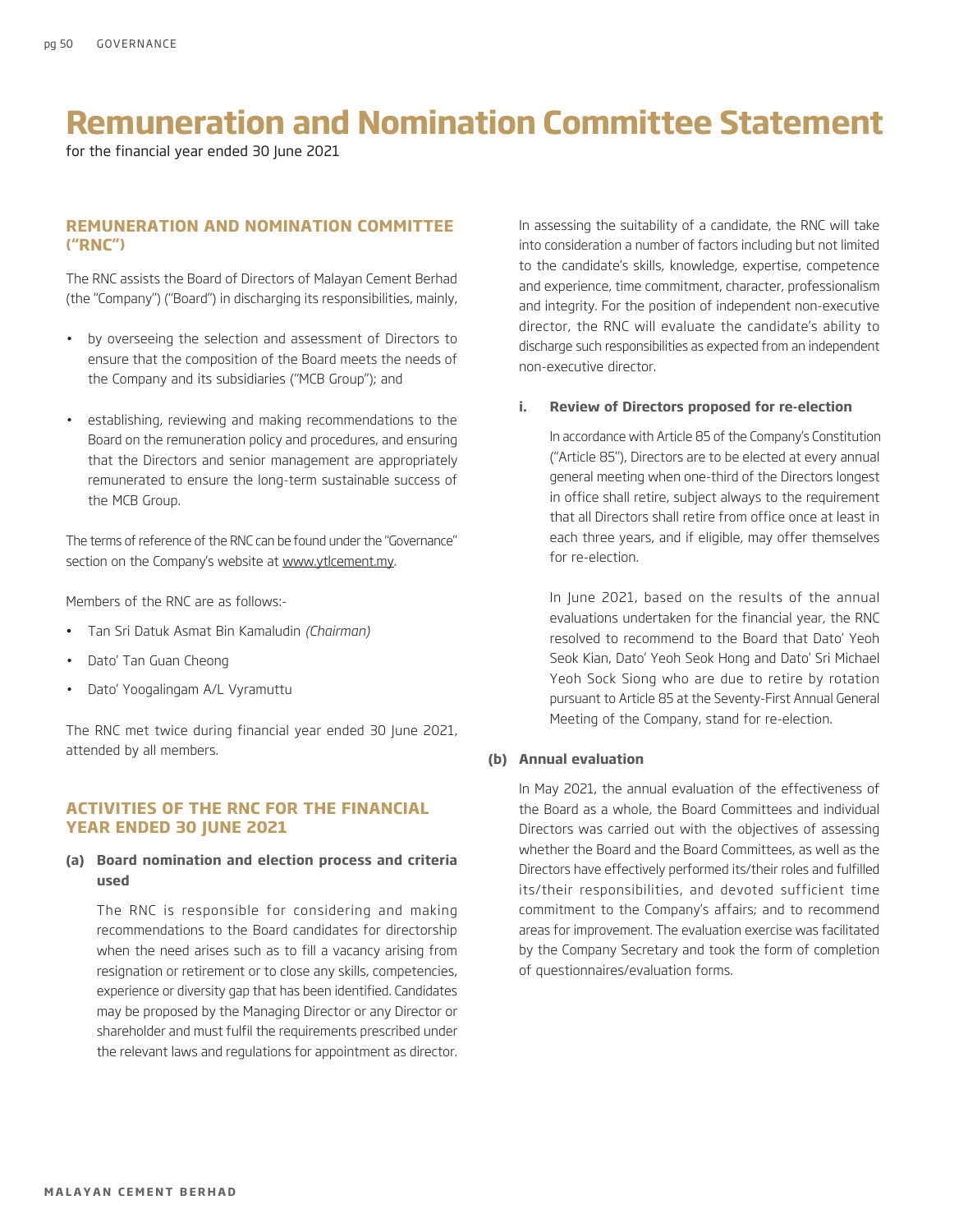for the financial year ended 30 June 2021

In evaluating the effectiveness of the Board, several areas were reviewed including the composition, degree of independence, right mix of expertise, experience and skills, quality of information and decision making, and boardroom activities. Board Committees were assessed on their composition, expertise, and whether their functions and responsibilities were effectively discharged in accordance with their respective terms of reference.

The evaluation of the individual Directors covered areas such as fit and properness, contribution and performance, calibre, character/personality and time commitment and whether they have shown the will and ability to deliberate constructively, ask the right questions and confidence to stand up for a point of view.

Results of the evaluations were summarised and discussed at the RNC meetings held in June 2021 and reported to the Board by the Chairman of the RNC. No evident weakness or shortcoming was identified which require mitigating measure. The Board and the Board Committees continue to operate effectively and the performance of the Directors and the time commitment in discharging their duties as Directors of the Company for the financial year ended 30 June 2021 were satisfactory.

#### **(c) Review of the Remuneration Policy and Procedures for Directors and Senior Management**

The RNC reviewed the remuneration policy and procedures for Directors and senior management to ensure that they are fair, support and promote long term sustainable success of the MCB Group and take into account other factors including relevant legal and regulatory requirements and the recommendations of the Malaysian Code on Corporate Governance ("Code").

## **(d) Review of the evaluation forms utilised for annual evaluation**

The RNC reviewed and recommended to the Board the adoption of revamped evaluation forms incorporating criteria that are in line with the recommended practices and processes of the Code and Listing Requirements.

### **(e) Review of the RNC Statement for the financial period ended 30 June 2020**

The RNC reviewed the RNC Statement prior to its recommendation to the Board for inclusion in 2020 Annual Report.

#### **(f) Review of Directors' remuneration**

The RNC assessed the fees and meeting attendance allowance (benefits) proposed for the Independent Non-Executive Directors based on benchmarking against comparable listed companies in Malaysia (in terms of industry and size/market capitalisation), performance of the Independent Non-Executive Directors as indicated by the evaluations conducted, and overall performance of the MCB Group. The RNC ensured that no Independent Non-Executive Director was involved in any decisions as to their own remuneration outcome. As to the remuneration of the Executive Directors (senior management are also Executive Directors of the Company), no review was conducted as they had voluntarily waived any form of remuneration for the financial year under review.

#### **POLICY ON BOARD COMPOSITION**

As the Board's overriding aim is to maintain a strong and effective Board, it seeks to ensure that all appointments are made on merit, taking into account the collective balance of elements such as skills, experience, age, gender, ethnicity, background and perspective. The Board recognises the importance of encouraging and developing female talent at all levels. Currently, there is one female Director on the Board and this makes up 11% of the full Board. Although it has not set any specific measurable objectives, the Board intends to continue its current approach to diversity in all aspects while at the same time seeking Board members of the highest calibre, and with the necessary strength, experience and skills to meet the needs of the Company.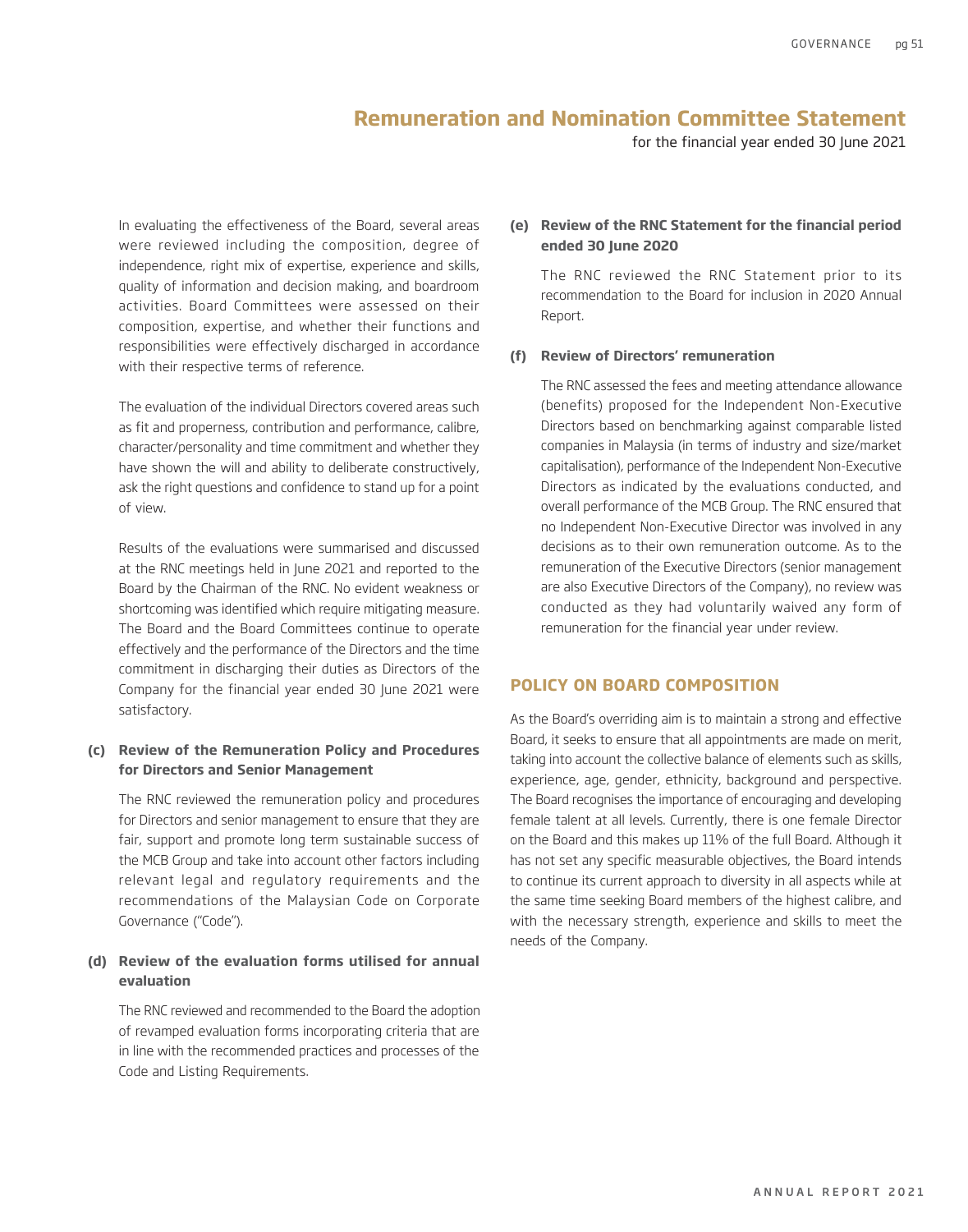for the financial year ended 30 June 2021

### **INDUCTION, TRAINING AND DEVELOPMENT OF DIRECTORS**

Upon joining the Board, a newly appointed Director will be given an induction pack containing the Company's annual report, Constitution, and schedule of meetings of the Board and Committee (if the Director is also a Committee member) which will serve as an initial introduction to the Company and its subsidiaries as well as an ongoing reference.

The Board, through the RNC, assesses the training needs of its Directors on an ongoing basis by determining areas that would best strengthen their contributions to the Board.

Besides the findings from the annual performance evaluation of Directors, which provide the RNC with useful insights into the training needs of the Directors, each Director is requested to identify appropriate training that he/she believes will enhance his/her contribution to the Board.

The Board has taken steps to ensure that its members have access to appropriate continuing education programmes. The Company Secretary facilitates the organisation of in-house development programmes and keeps Directors informed of relevant external training programmes.

During the financial year ended 30 June 2021, the following five in-house training programmes were organised for the Directors:

- YTL Anti-Bribery & Corruption Online Training Module II: Gifts, Hospitality and Entertainment;
- YTL LEAD Conference 2020;
- YTL Anti-Bribery & Corruption Online Training Module III: Whistleblowing and Code of Conduct & Business Ethics;
- Succeeding in the New Normal; Preparing for the Next Normal; and
- Top 10 Issues for Boards in 2021: A Brave New World.

All the Directors have undergone training programmes during the financial year ended 30 June 2021. The conferences, seminars and training programmes attended by one or more of the Directors covered the following areas:-

| Seminars/Conferences/Training                                                                                                           | <b>Attended by</b>                                                                                                                                                                                                                                                       |
|-----------------------------------------------------------------------------------------------------------------------------------------|--------------------------------------------------------------------------------------------------------------------------------------------------------------------------------------------------------------------------------------------------------------------------|
| ▶ Corporate Governance/Risk Management and Internal Controls/Anti-<br>Bribery & Corruption/Environmental, Social & Governance/Economics |                                                                                                                                                                                                                                                                          |
| YTL Anti-Bribery & Corruption Online Training - Module II: Gifts, Hospitality and<br>Entertainment<br>(August 2020)                     | Tan Sri (Sir) Francis Yeoh Sock Ping<br>Tan Sri Datuk Asmat Bin Kamaludin<br>Dato' Sri Michael Yeoh Sock Siong<br>Dato' Tan Guan Cheong<br>Dato' Yoogalingam A/L Vyramuttu<br>Dato' Yeoh Seok Kian<br>Dato' Yeoh Seok Hong<br>Dato' Yeoh Soo Keng<br>Mr Yeoh Khoon Cheng |